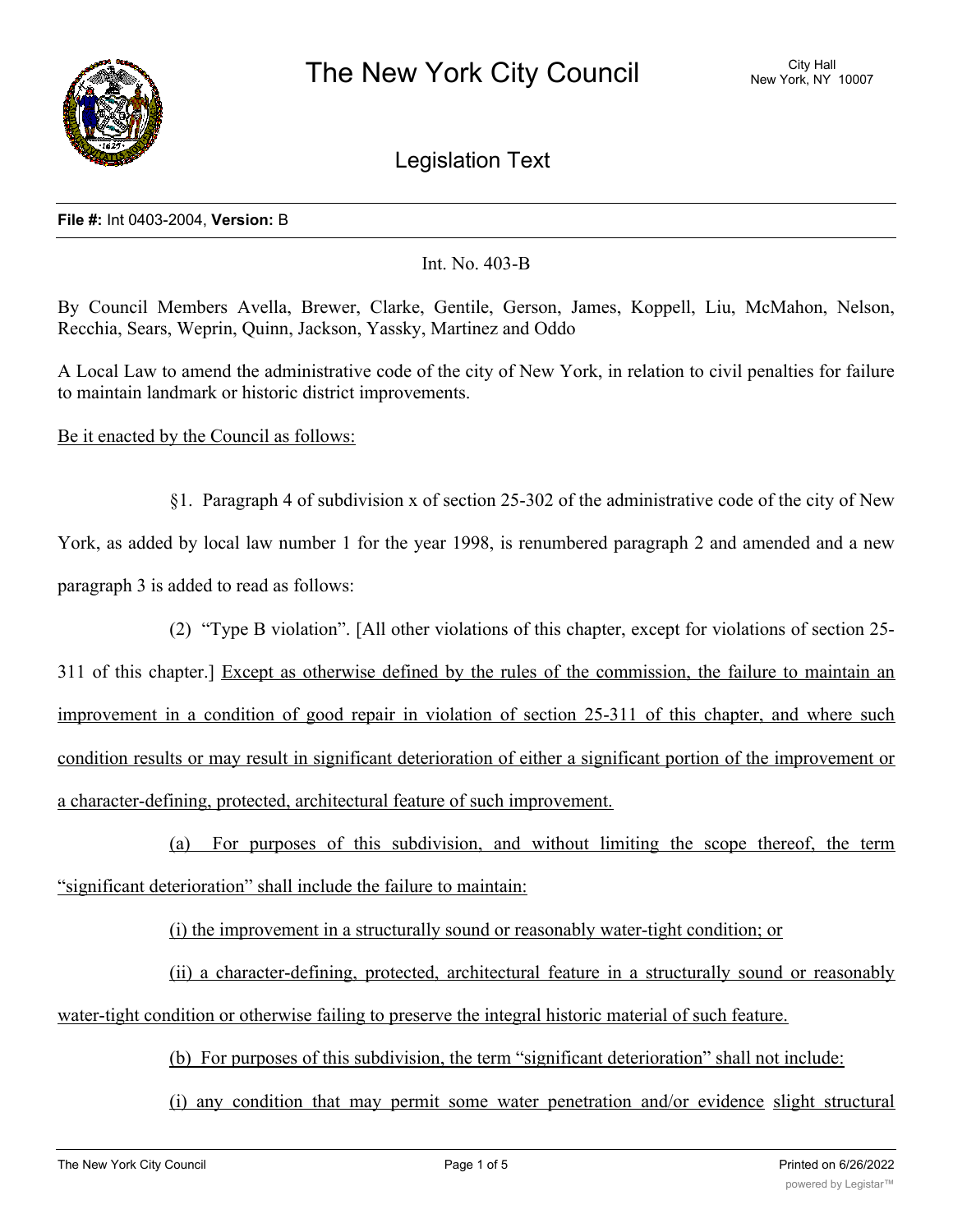deterioration, unless such condition has existed over a period of time such that it has led or may reasonably lead to significant water penetration or structural damage to a significant part of a facade or roof; or

(ii) the failure to maintain a small part of a single, character-defining, protected, architectural feature or a small portion of the decorative, architectural features of the improvement taken as a whole.

(3) "Type C violation". All other violations of this chapter, except for violations of section 25- 311 of this chapter.

§2. Subdivision a of section 25-317.1 of the administrative code of the city of New York, as added by local law number 1 for the year 1998, is amended to read as follows:

a. Any person who violates any provision of sections 25-305 [or], 25-310 or 25-311 or subdivision c of section 25-317 of this chapter or any order issued by the chair with respect to such provisions shall be liable for a civil penalty which may be recovered by the corporation counsel in a civil action in any court of competent jurisdiction. Such civil penalty shall be determined as follows:

[1.] (1) The defendant shall be liable for a civil penalty of up to the fair market value of the improvement parcel, with or without the improvement, whichever is greater, where in violation of such provision or order:

(a) all or substantially all of an improvement on a landmark site or within a historic district has been demolished;

(b) work has been performed or a condition created or maintained which significantly impairs the structural integrity of an improvement on a landmark site or within a historic district; [or]

(c) work has been performed or a condition created or maintained which results in the destruction, removal or significant alteration of more than fifty percent of the square footage of two facades of an improvement on a landmark site or within a historic district, including party and sidewalls; or

(d) the defendant has failed to take action to prevent any condition described in subparagraph a, b or c of this paragraph from occurring.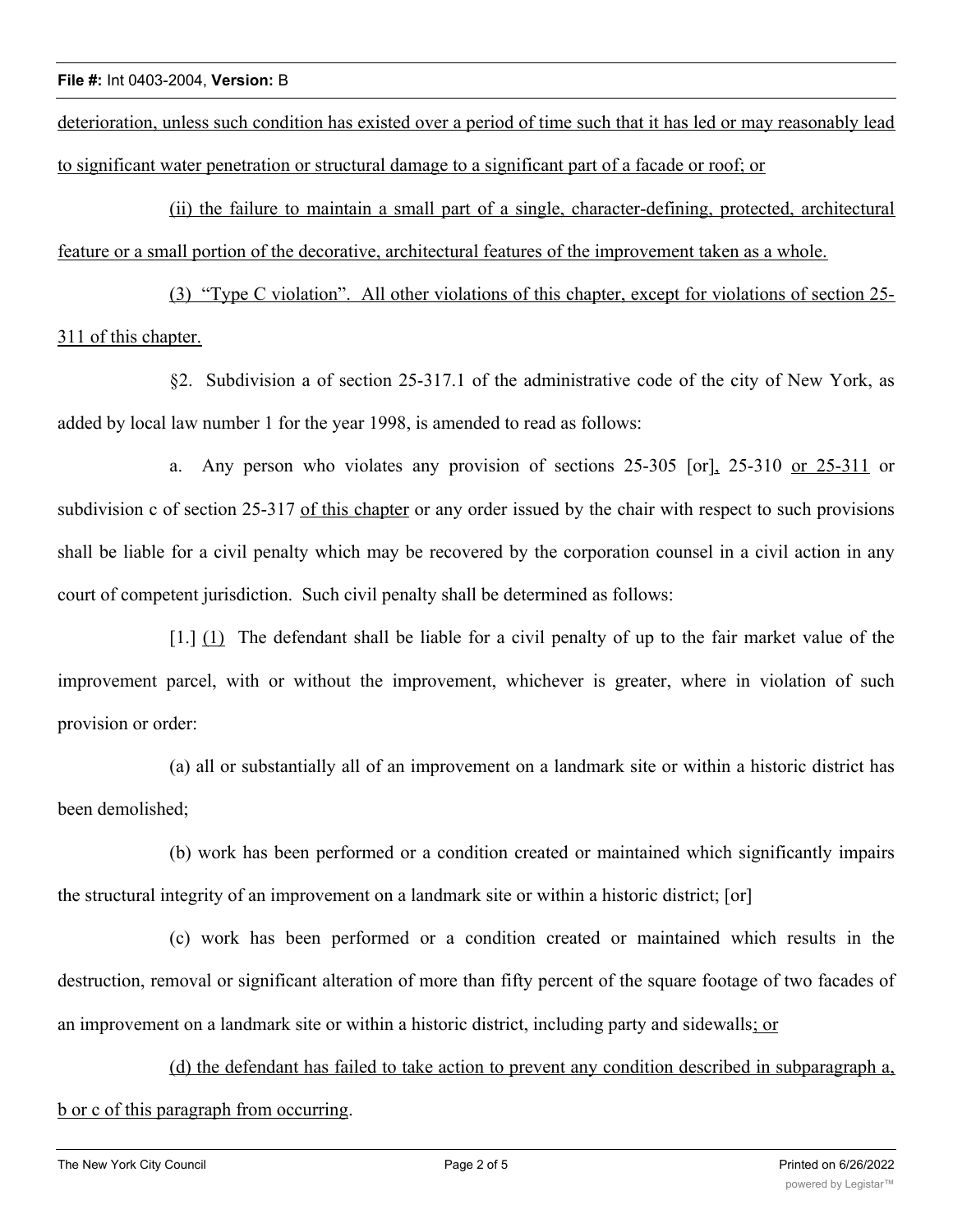[2.] (2) Where, in violation of such provision or order, work is performed or a condition is created or maintained which results in the destruction, removal or significant alteration of a significant portion of the protected features identified in the designation report of an interior landmark, the defendant shall be liable for a civil penalty equal to two times the estimated cost of replicating the protected features that were demolished, removed or altered.

[3.] (3) All other violations. The defendant shall be liable for a civil penalty of not more than five thousand dollars.

[4.] (4) For the purposes of this subdivision, each day during which there exists any violation of the provisions of paragraph three of subdivision a of section 25-305 of this chapter or paragraph two of subdivision a of section 25-310 of this chapter <u>or subdivision a, b or c of section 25-311</u> of this chapter or any order issued by the chair with respect to such provisions shall constitute a separate violation.

§3. The opening paragraph and paragraphs 1 and 2 of subdivision b of section 25-317.1 of the administrative code of the city of New York, as added by local law number 1 for the year 1998, are amended to read as follows:

b. In addition to or as an alternative to any of the remedies and penalties provided in this chapter, any person who violates any provision of sections 25-305 [or], 25-310 or 25-311 or subdivision c of section 25-317 of this chapter or any order issued by the chair with respect to such provisions shall be liable for a civil penalty which may be recovered in an administrative proceeding before the office of administrative trials and hearings, the environmental control board or other administrative tribunal having jurisdiction as hereinafter provided.

(1) An administrative proceeding for civil penalties shall be commenced by the service of a notice of violation in accordance with the applicable law and rules governing the procedures of the administrative tribunal before which the notice of violation is returnable or as otherwise provided by the rules of the commission. The notice of violation shall identify the allegedly illegal conditions or work with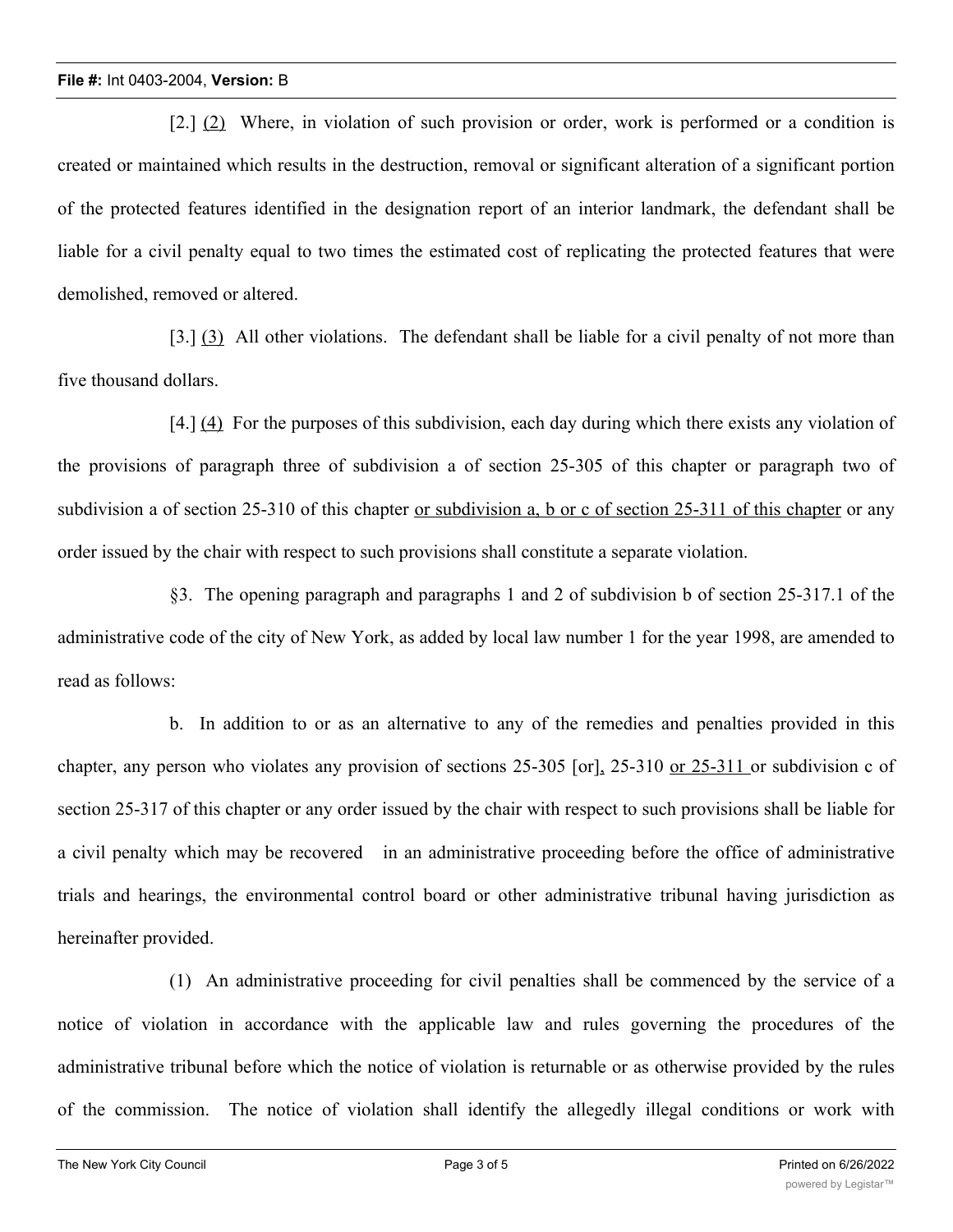## **File #:** Int 0403-2004, **Version:** B

reasonable specificity. As used in this subdivision, the term "reasonable specificity" shall mean a description of work or conditions, reasonably described given the circumstances, sufficient to inform a reasonable person that (1) work has been or is being done without an appropriate approval from the commission, [or] (2) conditions have been created or are being maintained in violation of this chapter, or (3) there has been a failure to take action to prevent conditions that are in violation of this chapter. Such administrative tribunal shall have the power to impose civil penalties in accordance with this chapter. A judgment of an administrative tribunal imposing civil penalties may be enforced by the commencement of a civil action or proceeding in a court or as otherwise authorized by the applicable law governing the procedures of such administrative tribunal. Prior to serving a notice of violation, the chair shall serve a warning letter upon a respondent either personally or by mail in the manner provided by the rules of the commission. The warning letter shall inform the respondent that the chair believes the respondent has violated the provisions of this chapter, shall describe generally the allegedly illegal conditions and/or activities, shall warn the respondent that the law authorizes civil penalties for such violations, and shall provide the respondent with a grace period for removing or applying for a permit to legalize or otherwise address the allegedly illegal conditions. No such warning letter shall be required prior to the service of a notice of violation where (i) the subject violation is a second or subsequent offense, (ii) the subject violation is alleged to be an intentional violation, or (iii) the chair is seeking civil penalties for failure to comply with a stop work order, issued pursuant to this chapter.

(2) Except as otherwise specifically provided in this chapter, where a respondent has been found liable for or admitted liability to a violation of this chapter in an administrative proceeding, a civil penalty for such violation shall be imposed in accordance with the schedule set forth below.

(a) Type A [violation] and Type B violations. (i) First offense. The respondent shall be liable for a civil penalty of not more than five thousand dollars.

(ii) Second and subsequent offenses. The respondent shall be liable for a civil penalty of not more than two hundred fifty dollars a day for each day that a condition underlying a prior violation continues to